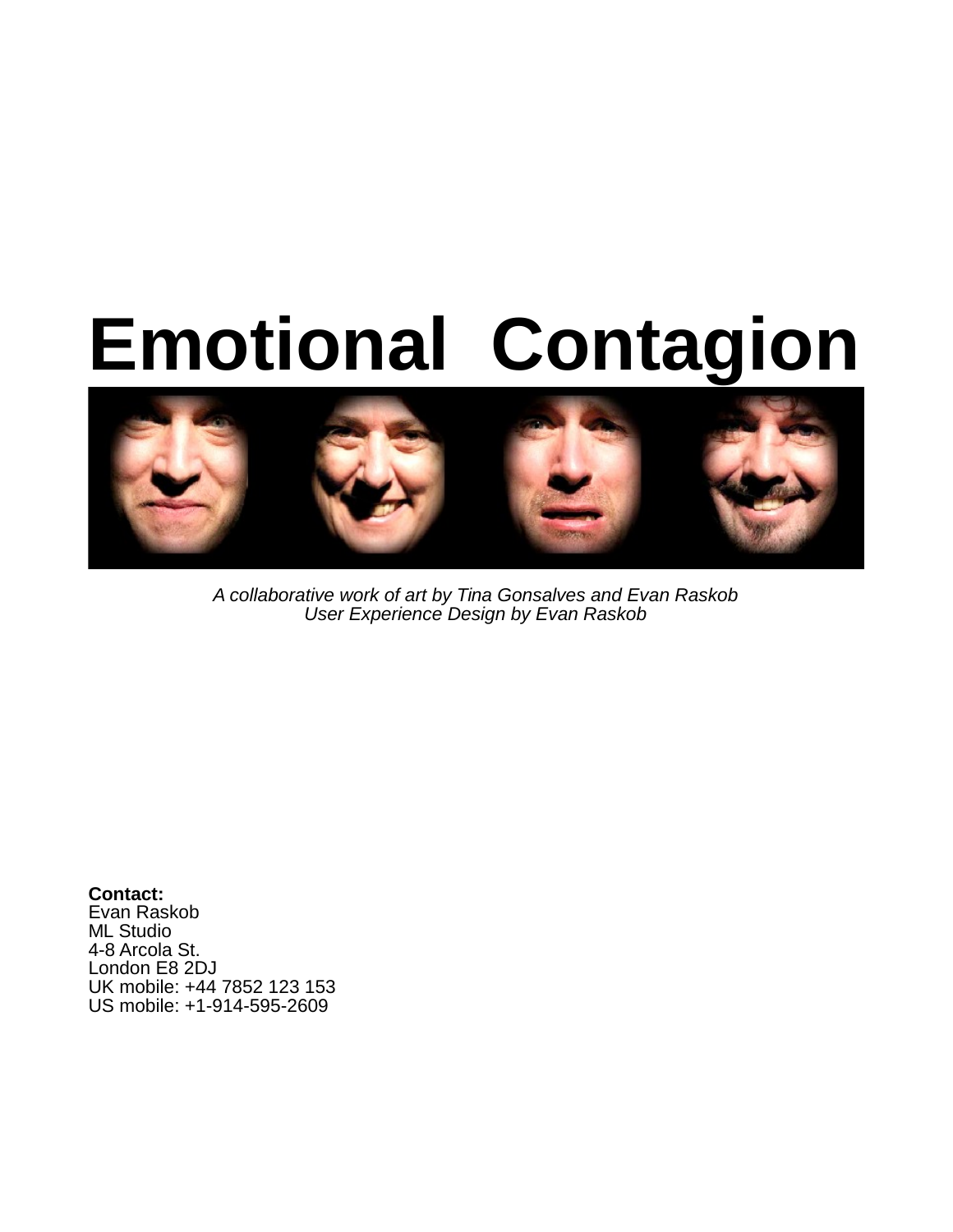## **Overview and Concept:**

I worked with Wellcome Trust-funded artist Tina Gonsalves in the roles of Interactive Designer and Software Developer to create a public art work titled Emotional Contagion, shown at various locations including the ICA London and the Wellcome Trust Collection in London.

Emotional Contagion was a public art work exploring how emotions spread through crowds of people as they react to one another in subconscious ways. This projection-based art installation had groups of people in a public space sending text messages to any virtual person in a projected crowd of virtual people, changing the person's emotional state and indirectly affecting the surrounding virtual people as they responded to this change in emotion.

The goal of the art installation was to engage with members of the public and help them begin to understand the complex process of how emotions spread through crowds in an interactive, visual way.

## **Background:**

There are an unknown amount of distinct emotional states that we cycle through every day, as thinking and feeling human beings. Research has shown that emotions are tightly coupled with facial expressions, both in terms of those experiencing them and those perceiving them in others. For our purposes, we concentrated on 6 of the more primal emotional states, so as to get the basic concept of emotion across in our project, but not to over-complicate it, as it was an experimental work of art and not a rigid scientific experiment.

# **A Subset of Emotional States**



sad



angry

surprised

neutral



happy

Emotions are unconsciously spread through anonymous groups of people according to certain observed rules. For example, after exposing a person to another with a "happy" emotional state we would expect them to react by taking on only a subset of all possible emotional states, such as "happy" or "surprised," but not "sad" or "angry."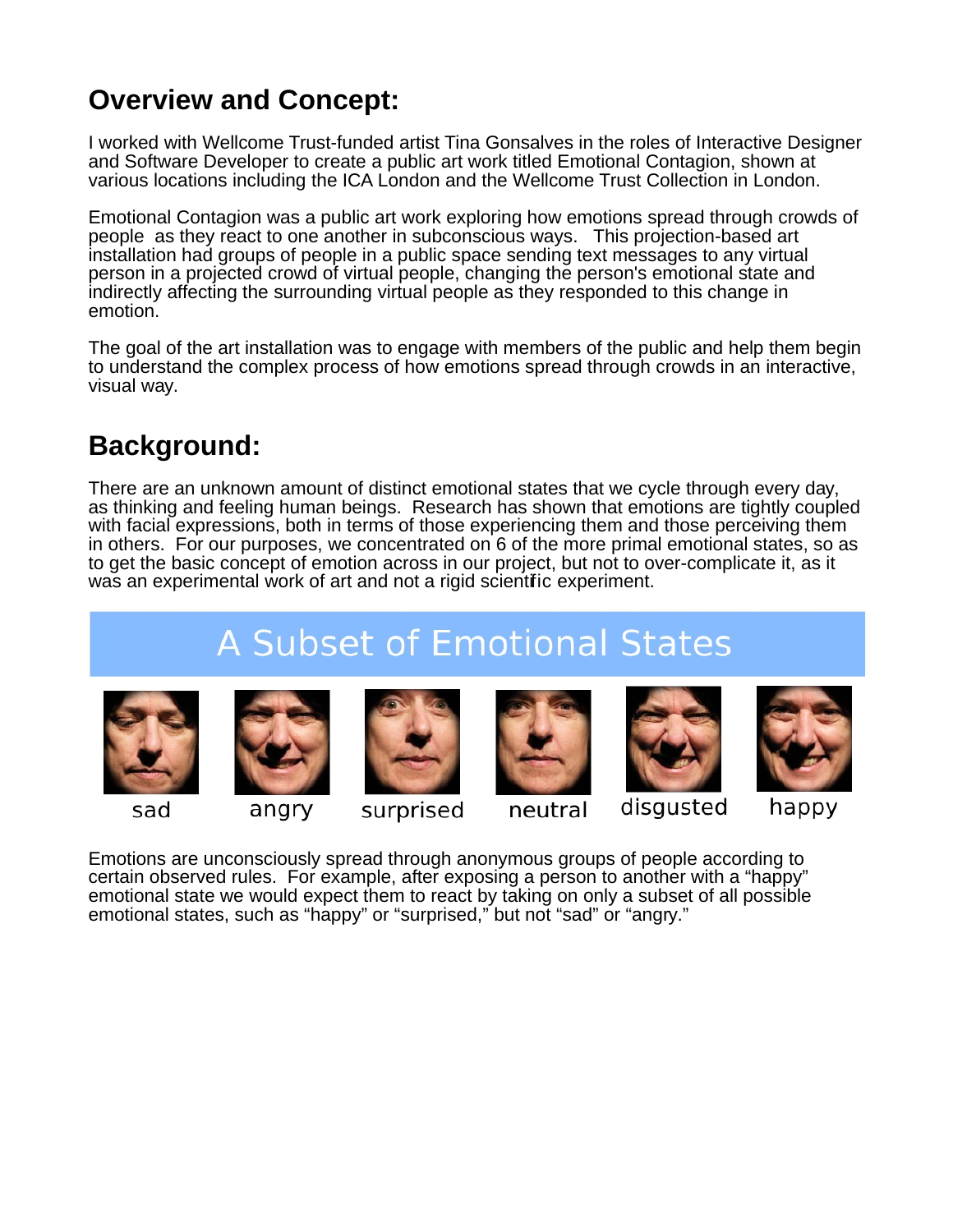# **Reacting to "Happiness"**



In addition, left to themselves, without an external stimulus, a person can be modeled as changing emotional states in a similar fashion. For example, a happy state may morph into either a "neutral," "happy," "disgusted," or "surprised" state.

The project used algorithms modeling this transmission of emotions through crowds of real people based in part on scientific research, developed by myself in collaboration with neuroscientists Dr. Hugo Critchely and Dr. Chris Frith at the Wellcome Department of Neuroimaging at The Institute of Neurology (IoN) in London.

The following are selected portions of the logic controlling the change in states:

| <b>Broadcast Emotional State</b> | <b>Caused Emotional States</b> | <b>Ratio (probability)</b> |
|----------------------------------|--------------------------------|----------------------------|
| Happy                            | <b>Happy</b>                   | 20                         |
|                                  | Surprised                      |                            |

| <b>Broadcast Emotional State</b> | <b>Caused Emotional States</b> | <b>Ratio (probability)</b> |
|----------------------------------|--------------------------------|----------------------------|
| Surprised                        | Happy                          | 16                         |
|                                  | <b>Neutral</b>                 |                            |
|                                  | <b>Disgusted</b>               | w                          |
|                                  | Angry                          | 4                          |
|                                  | Sad                            | 16                         |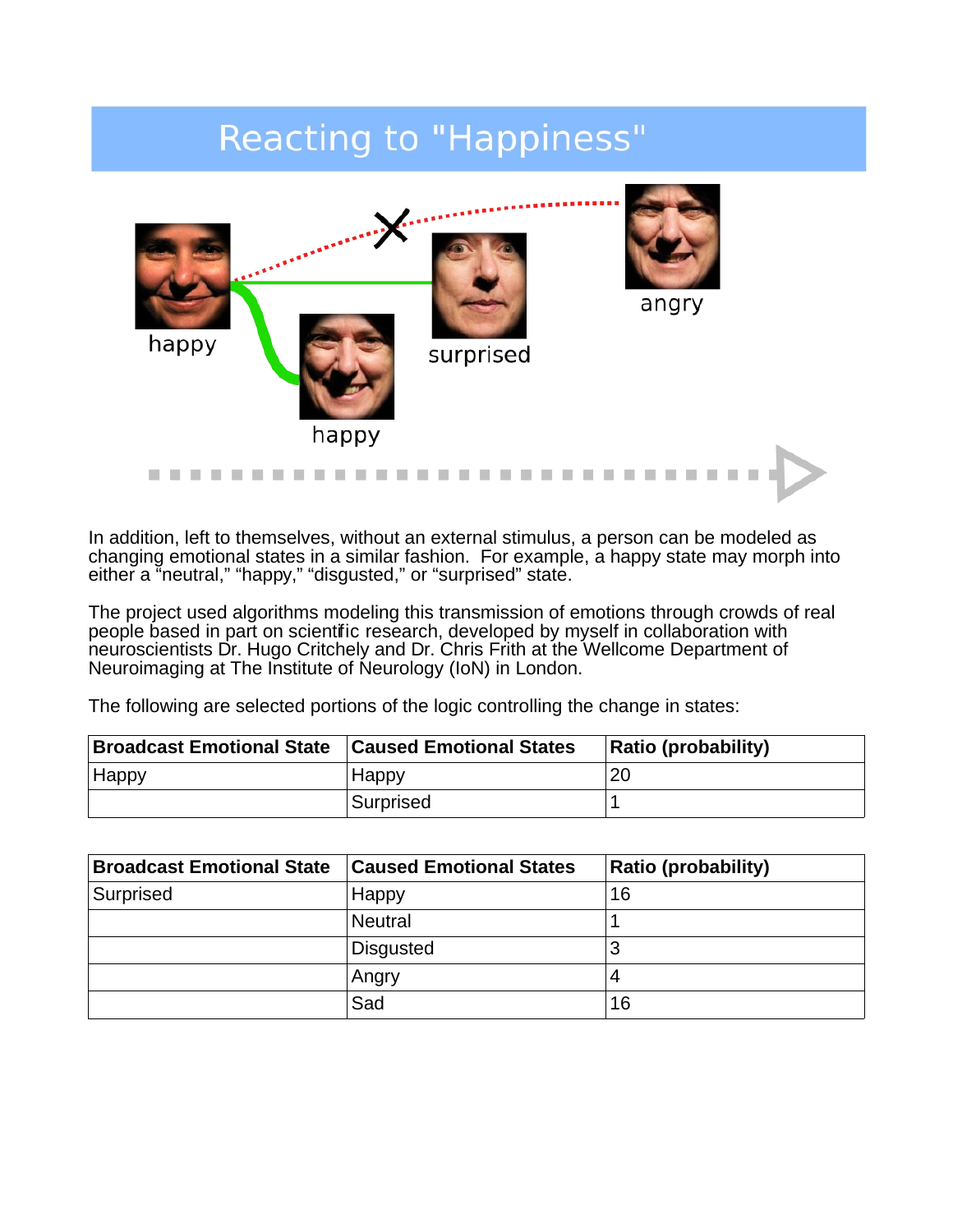## **Assets:**

Visual assets for the project consisted of hours of high-definition video shot by the artist, Tina Gonsalves at the Banff Center in Canada.

Software assets consisted of previous experiments using MaxMSPJitter and Javascript, designed to automatically run without user input on a Mac computer.

## **Design:**

The final outcome would be suited to multiple participants in a public area. It would combine participants' intentions (changing a virtual person's emotional state) with an automatic, software-based process that diffused the emotional state throughout all adjacent virtual people.

#### **Goals:**

- Show the spread of emotions through a group
- Maximize number of potential participants
- Multi-user, simultaneously
- Simple to use (few button pushes and minimal interaction time per participant)
- Clear relationship between user intent and result
- Visually compelling
- Engaging to watch for non-participants

#### **Constraints:**

- Participants would be in a public space and have limited time to interact with the work
- Participants could be passing by or occupied with something else
- Budget did not allow for purchasing or developing custom input devices or controllers

#### **Target Participants:**

The project would be shown at the ICA London and the Wellcome Institute, so we concentrated on specific subsets of possible participants:

- Members of the general public who use mobile phones (young adults and older)
- People interested in art (young adults and older)
- People interested in science (young adults and older)

#### **Design Solutions:**

We decided to focus on people's faces in order to increase the number of people possible on the screen, and concentrate more on facial expressions than often ambiguous body language. Putting them in a grid on the screen was a simple solution that maximized the number of people yet allowed them to be easily referenced by row and column numbers.

Images were taken from still-frames of the videos shot by Tina, where participants acted out emotional moments in front of the camera over long periods of time.

Mobile phones were chosen as the primary source of interaction because of their ubiquity and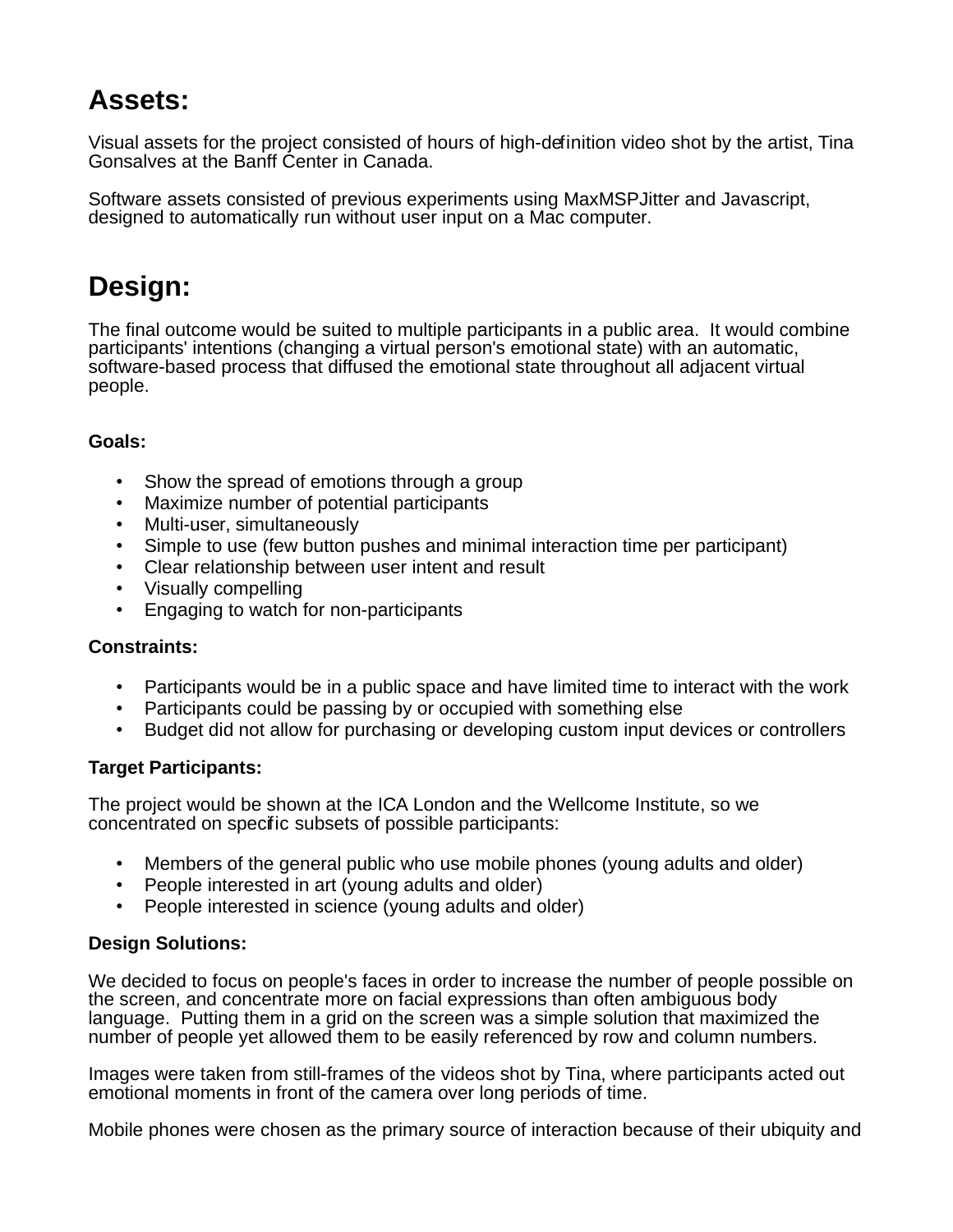familiarity as a device already used for communicating emotion to other people. Any member or the public could participate with their mobile phone by sending a text message to a specifc number.

For simplicity of use on a mobile phone, the possible text messages consisted of names of emotional states ("happy," "sad," "angry," "excited," "disgusted") and the row and column of the target virtual person.

In response to a text message, the person referred to would change emotional state by changing expression and flashing a few times, indicating the message received and acknowledged.

## **Emotional Contagion: User Interaction**